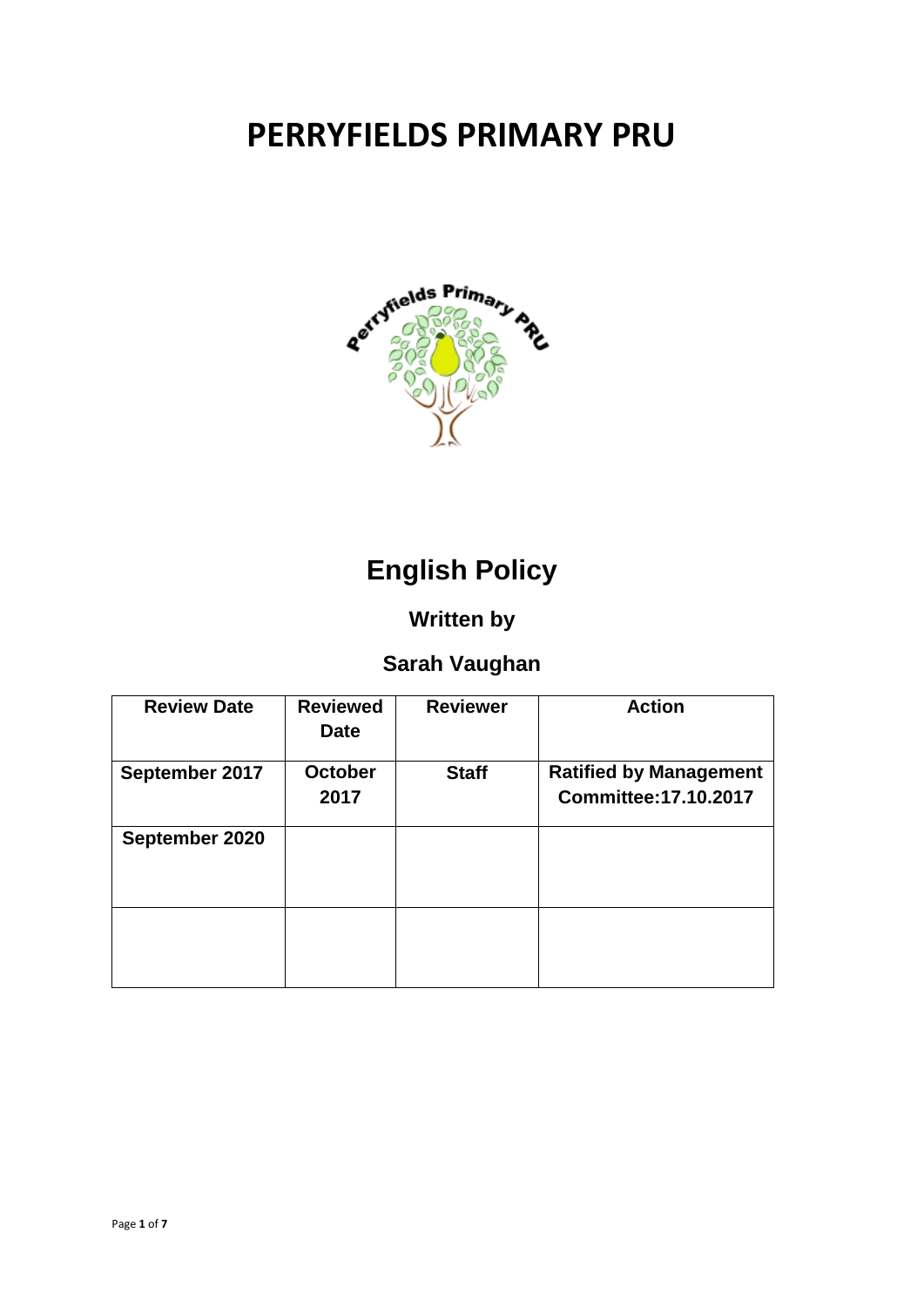#### **1. AIMS**

Considering Perryfields Primary PRU's vision, of pupils 'Enjoying their Learning' coupled with our aim for excellence in English achievement throughout the school. We aim to develop pupils' abilities within an integrated programme of Speaking & Listening, Reading & Writing but with the emphasis on engagement, awe and wonder and providing a real life stimulus for writing whenever possible.

Pupils will be given opportunities to develop their use, knowledge and understanding of spoken and written English within a broad and balanced curriculum, with opportunities to consolidate and reinforce taught literacy skills

Pupils at Perryfields Primary PRU leave for mainstream/specialists provision:

- reading and writing with confidence appropriate to their ability
- with a developing love of reading and a desire to read for enjoyment
- With a developing range of interest in words and their meanings; developing a growing vocabulary
- Understanding a range of text types appropriate to age/ability
- Able to write in a variety of styles appropriate to the situation and purpose of the text
- Use their developing creativity, imagination, inventiveness and critical awareness
- having a suitable technical vocabulary to respectfully articulate their responses in any discussion.

#### **2. STATUTORY REQUIREMENTS**

Statutory requirements for the teaching and learning of English are laid out in the National Curriculum in England: English Programmes of Study – Key Stages 1 and 2 (2013).

At Key Stage 1 (Years 1 and 2) children learn to speak confidently and listen to what others have to say. They learn to read and write independently and with enthusiasm. They learn to use language to explore their own experiences and imaginary worlds.

At Key Stage 2 (Years 3-6) children learn to change the way they speak and write to suit different situations, purposes and audiences. They read a range of fiction, non-fiction and poetic texts and respond to different layers of meaning in them. They explore the use of language in literary and non-literary texts and learn how the structure of language works (using grammatical terminology).

Focussed governor visits with the English Subject Leader enable the Education Sub-Committee to report effectively to the Management Committee. This enables governors to contribute to evaluation and development of the Quality of Education within English.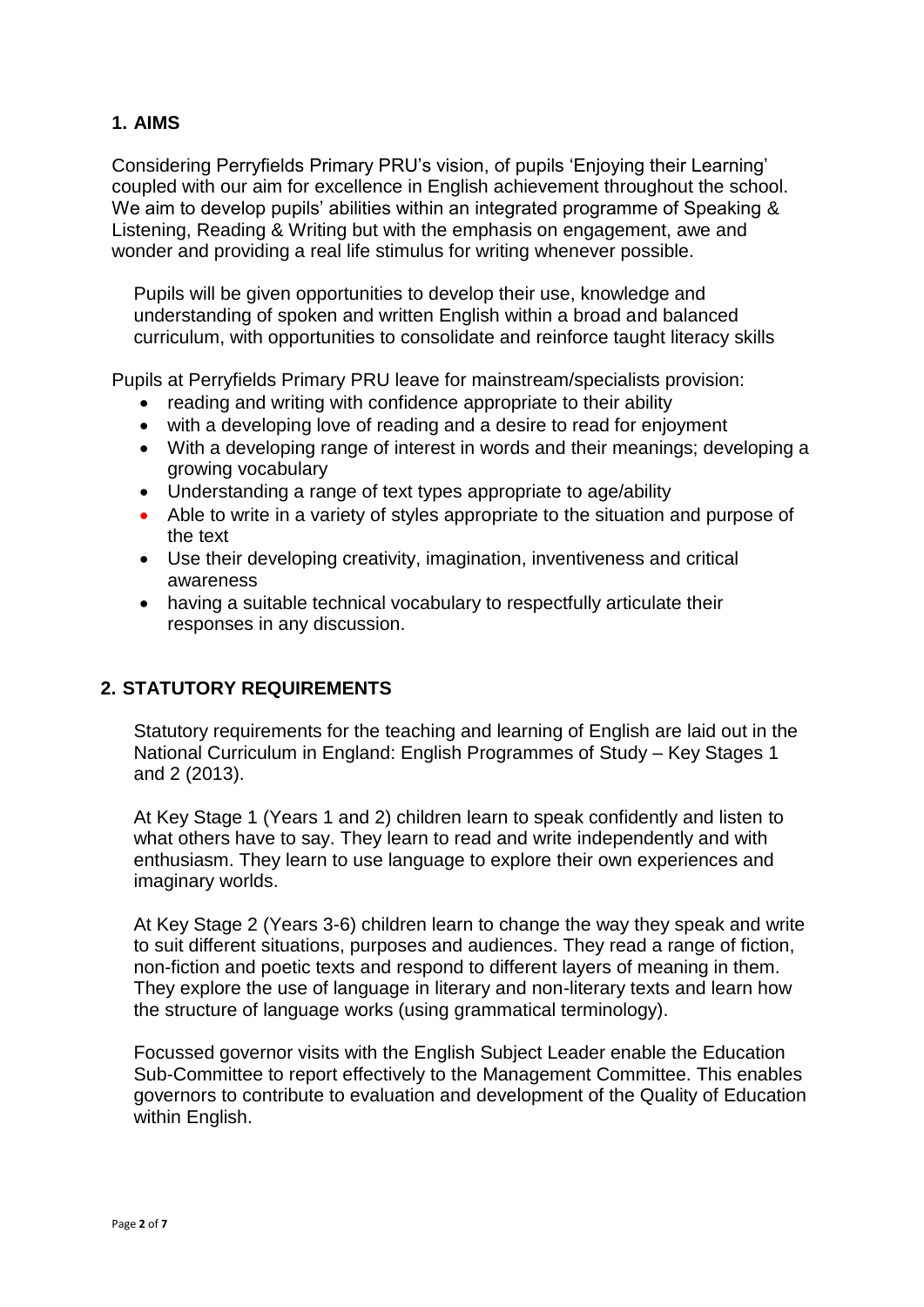#### **3. SUBJECT ORGANISATION**

English is comprised of:

- Speaking and listening
- **Phonics**
- Reading
- Writing
- Handwriting
- Spelling and grammar

The pupils have daily English lessons. Phonics. Handwriting, spelling and grammar are taught discreetly and the pupils then apply their skills across the curriculum. They are given opportunities to write for a variety of purposes and read widely within English lessons and the wider curriculum.

#### **4. APPROACHES TO SPEAKING AND LISTENING**

We recognise the importance of spoken language and listening skills in pupils' development across the whole curriculum - spoken language underpins the development of reading and writing. Children are encouraged to develop effective communication skills in readiness for later life. These skills are taught across the curriculum, with pupils being given opportunities to practise speaking and listening.

We recognise the need for all pupils to speak, read and write Standard English fluently and accurately, while acknowledging that a pupil's own dialect, or other language is of prime importance.

#### 5. **APPROACHES TO PHONICS AND SPELLING**

We use the Read Write Inc and Rapid Reading programme to deliver daily discreet phonics lessons in KS1, enabling children to decode efficiently. The fast track phonics programme identifies gaps in learning and provides teachers with clear next steps in learning for each individual. This is applied across the whole school.

Through teaching of phonics coupled with the phonic based reading scheme the aim of Perryfields is that pupils become fluent readers with good comprehension skills, thus preparing them for mainstream/specialist provision/lifelong learning. Furthermore, acquisition of phonics enables pupils to write with increased confidence across a range of genres.

Alongside the teaching of phonics pupils are taught the 'common exception words' within the 2013 National Curriculum. These are age related – at Perryfields we treat each pupil as an individual and personalise the programme to meet their needs and ensure progress.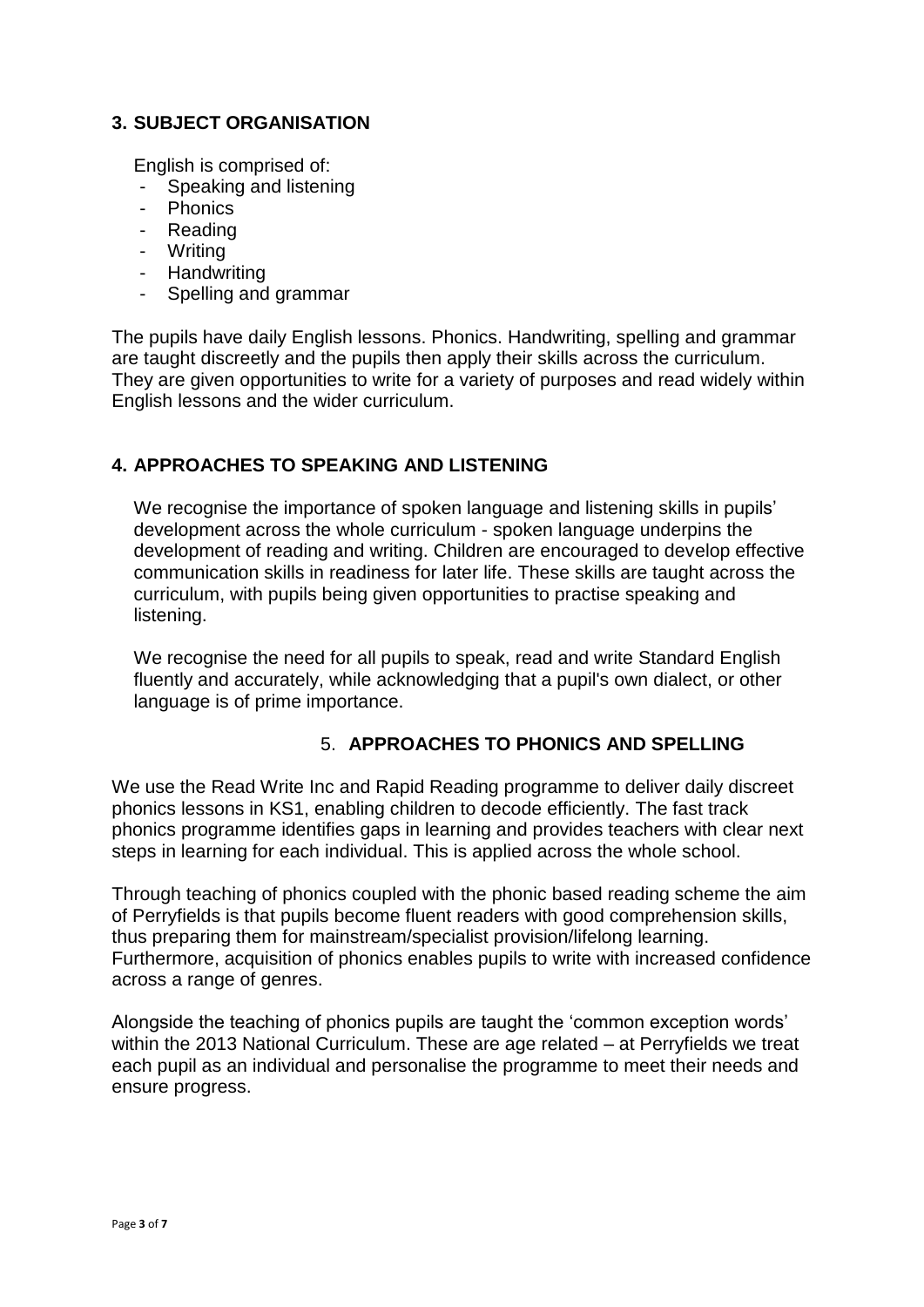#### 6. **APPROACHES TO READING**

At Perryfields we highly value reading as a primary skill and we are dedicated to our pupils becoming lifelong readers. Reading is key to academic success and we use the following strategies;

- Daily reading
- Daily listening to stories/books
- Reading area containing a selection of books directly relating to topic and pleasure for reading
- Pupils who are not yet reading independently will work through our reading scheme, this is a phonics based approach
- Question stems used to inform questions for the text
- Rehearse and develop the 'unknown' vocab that appears in texts
- Pupils are encouraged to read at home with parents/carers

Reading strategies are taught and reinforced in a variety of ways including through:

- Shared reading sessions
- 1:1 to an adult
- Independent time
- Guide reading
- Group reading
- Comprehension tasks

A range of reading schemes are used to support early readers as well as 'real books' used for guided reading. Adults support reading activities to ensure that children have more frequent opportunities to read.

Many exciting and rewarding activities are arranged in school to promote the pleasure and knowledge that can be gained from books. Our 'Favourite Books to Read' are promoted on the school website and within school, giving pupils a sense of reading widely for enjoyment. Supplementary activities such as Book Weeks and educational visits to libraries etc all promote a love of reading for pupils.

Children have the opportunity to take home a book every day to be shared with parents. These include Read Write Inc as well as a Project X or Oxford Reading Tree schemes books.

#### **5. APPROACHES TO HANDWRITING**

Perryfields Primary PRU's aim is that the children will be able to write clearly, fluently, quickly and with confidence so that they can cope with the everyday demands of life and school both at Perryfields and back in their mainstream setting.

Through purposeful (daily) guided practice they foster a comfortable and legible cursive handwriting style. They will learn good control and co-ordination in both large and small movements, learning how to handle equipment and tools effectively,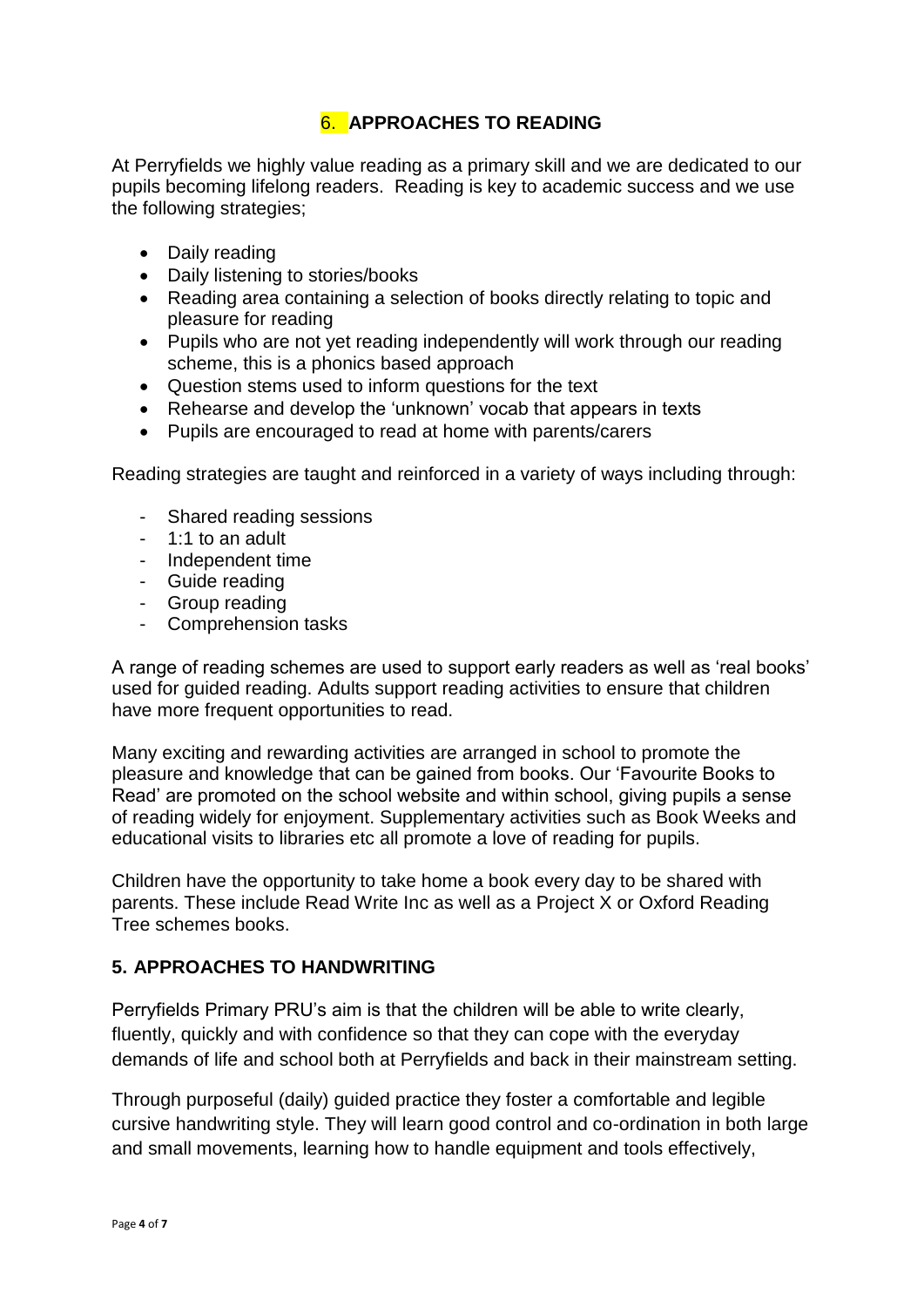including pencils, for pre-cursive writing. Throughout the rest of the school, handwriting practice will take place in the Writing books and during IEP time.

The importance of handwriting and clear presentation is key for pupils having pride in their work with a sense of achievement.

The British Dyslexia Association suggests that advantages to using cursive script are that:

- Making each letter in one movement
- Children's hands develop a 'physical memory' of it
- Making it easier to produce the correct shape

- Because letters and words flow from left to right, children are less likely to reverse letters which are typically difficult (like b/d or p/q);

- There is a clearer distinction between capital letters and lower case;
- The continuous flow of writing ultimately improves speed and spelling

- The children are taught the pre-cursive script, forming letter shapes with 'leads-in and out', leading to cursive script when ready.

- Understand which letters belong to which handwriting 'families' (ie letters that are formed in similar ways) and to practise these.

#### **Success Criteria for Handwriting:**

- Sit correctly at a table, holding a pencil comfortably and correctly begin to form lower-case letters in the correct direction, starting and finishing in the right place.
- The correct pencil grip will be taught and reinforced.
- The correct formation and relative size of letters are taught and subsequently practised.
- To write with a clear and joined style as soon as they can securely form letters with the correct orientation.
- To use the 'washing line' and 'diagonal' joins.
- Use spacing between words that reflects the size of the letters.

Handwriting is taught discretely and daily through direct teaching so that pupils form letters correctly and confidently. Pupil's work and exemplars of excellent handwriting should be on display within and classrooms and in corridors.

#### **Left-handed children**

Support is given so left handed children achieve a fluent and legible style. Lefthanded children should be seated to the left of any right-handed child, but not with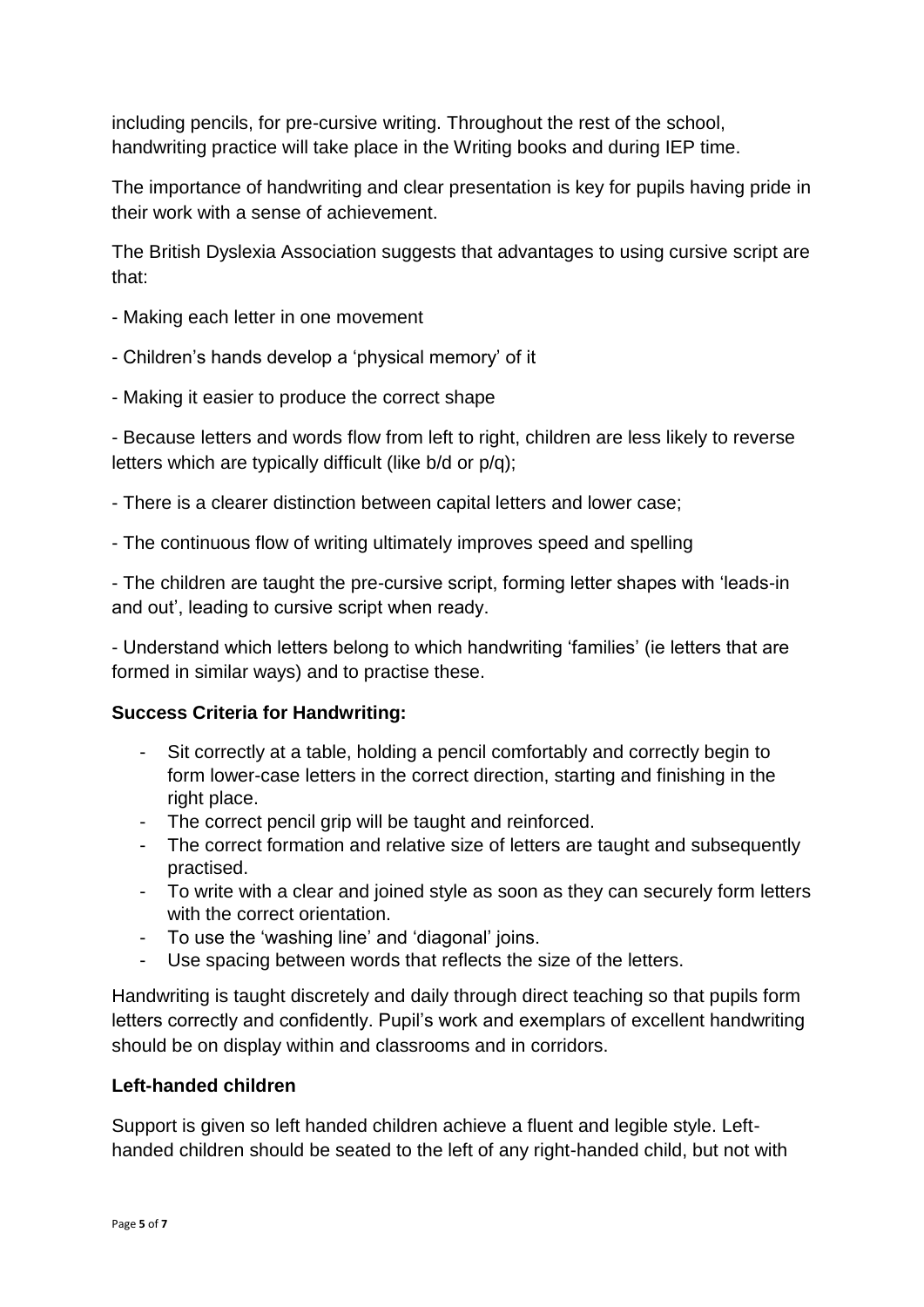their left to a wall or other obstruction. There must be sufficient space to the left of the left-hander to enable them to place their paper in a comfortable position.

#### **Adults Handwriting**

The adult's handwriting is the model for the children. All teachers and support staff should consistently produce quality writing that matches the school style at all times.

#### **5. APPROACHES TO WRITING**

We aim to develop the children's ability to produce well structured, detailed writing in which the meaning is made clear and which engages the interest of the reader. Attention is paid throughout the school to the formal structures of English, grammatical detail, punctuation and spelling. Our approach to teaching writing covers the 'transcription' and 'composition' requirements of The National Curriculum (2013).

To support our teaching of writing, staff refer to nationally recognised Alan Peat, Ros Wilson and Pie Corbett's strategies. Teachers are flexible in their selection of these Literacy experts' strategies to suit the needs of the children and text type being taught.

Teachers model writing strategies and the use of phonics and spelling strategies in shared writing sessions. Guided writing sessions are used to target specific needs of both groups and individuals, whilst children have opportunities to write at length in extended independent writing sessions.

The children are given frequent opportunities in school to write in different contexts, across the curriculum using quality texts as a model and for a variety of purposes and audiences. The text types which are required to be covered by The National Curriculum (2013) are outlined in our long term plans for each year group to ensure that there is a breadth of coverage. They may be asked to produce their writing on their own or as part of group, across the whole curriculum.

#### **6. APPROACHES TO GRAMMAR AND SPELLING**

The teaching of Grammar and Spelling (SPAG) is in line with the requirements of The National Curriculum (2013). Grammar is timetabled to be taught discreetly and then applied in English lessons and all areas of the curriculum when learninhg opportunities are presented.

We aim to use explicit, interactive teaching which draws children's attention to the origins, structure and meaning of words and their parts, the shape and sound of words, the letter patterns within them and the various ways they can learn these patterns. We teach children to use their growing understanding of the morphology and etymology of words to support their spelling. Helping the children to understand how to use and apply known spelling patterns (and to develop strategies to tackle tricky words) is the key to helping them to become successful spellers.